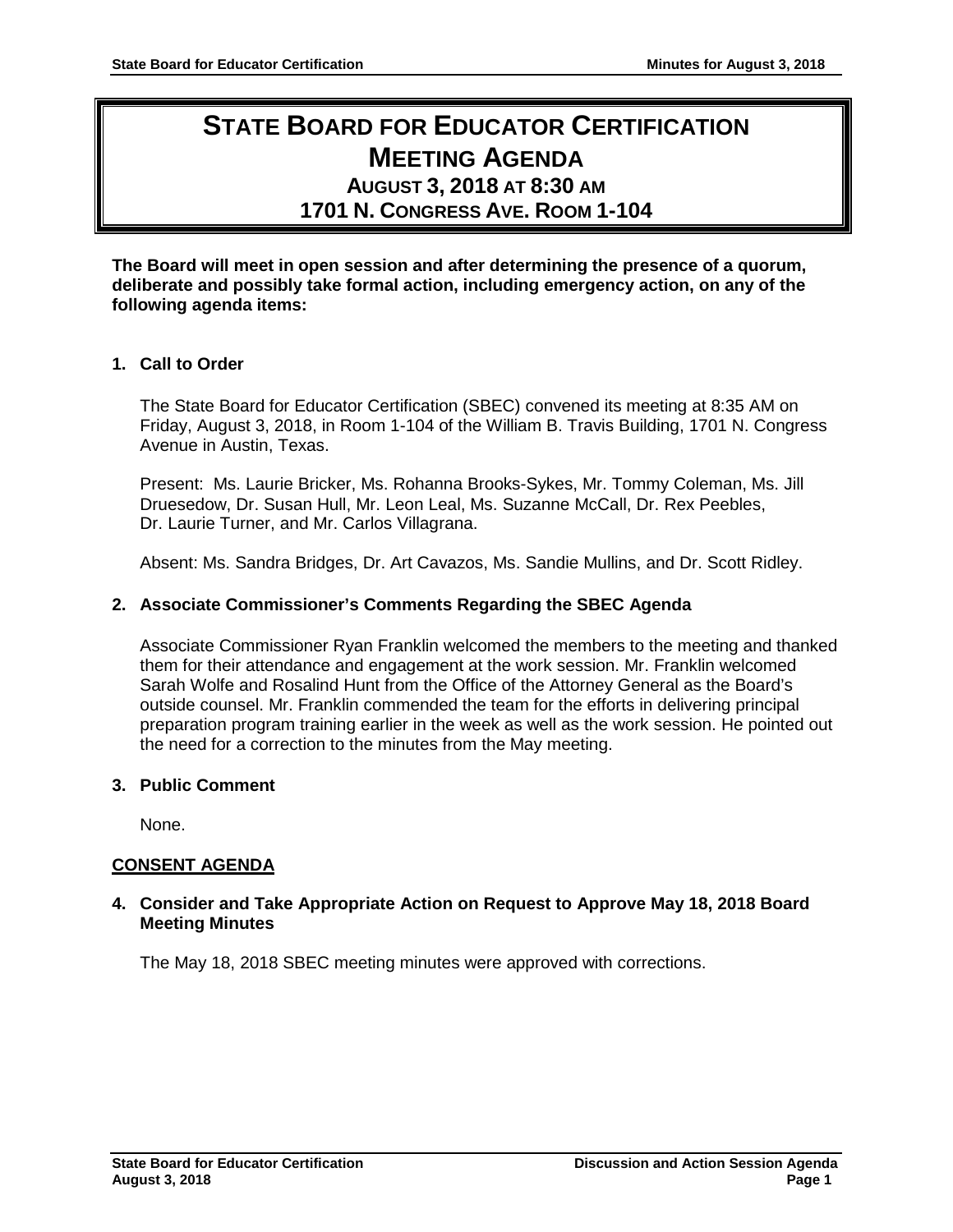## **DISCUSSION AND ACTION**

## **5. Consider and Take Appropriate Action on Adoption of Proposed Amendments to 19 TAC Chapter 228, Requirements for Educator Preparation Programs**

Dr. Jones and Ms. Pogue presented this item to the Board. Dr. Jones opened the item by highlighting the major changes in Chapter 228 that were brought forward from the proposal. Dr. Jones specifically mentioned: (1) clarification on the definition of field supervision, (2) the addition of Marketing and Health Science certifications as abbreviated certifications in addition to the Trade and Industrial Workforce Training certificate, (3) the definition of long term substitute, (4) adding to the clinical teaching exception language to deny or revoke an exception, (5) EC-3 additions of required themes and concepts from stakeholder input, and (6) additional flexibility for an EPP to help educational aides move toward certification.

Ms. Pogue shared with the Board that the professional organizations representing Health Science and Marketing educators were contacted, as requested by Dr. Cavazos, and none of them expressed concerns or reservations regarding an abbreviated pathway. Ms. Pogue also presented the Board with the summarized public comments.

Public Comment was provided by: Representative Gervin-Hawkins Holly Eaton Jill Marshall Bryan Weatherford Erica Garza Patty Quinzi Kate Kuhlmann Jennifer Bergland

## **Motion and vote:**

*Motion was made by Dr. Hull to approve for adoption, subject to State Board of Education review, the proposed amendments to 19 TAC Chapter 228, Requirements for Educator Preparation Programs, with an effective date of 20 days after filing the adoption notice with the Texas Register. Second was made by Ms. Bricker, and the motion passed. Ms. Bricker, Ms. Brooks-Sykes, Mr. Coleman, Dr. Hull, Mr. Leal, and Dr. Turner voted in favor of the motion, and Ms. McCall voted against the motion.*

## **Motion and vote:**

*Motion was made by Dr. Hull to amend proposed §228.35(f)(2)(A)(iv) and §228.35(f)(2)(B)(i) to add "bereavement" to the list of reasons by which an EPP may permit a clinical teaching assignment to be up to 10 half days fewer than the minimum clinical teaching assignment and to the list of reasons by which an EPP may permit an internship up to 30 school days fewer than the minimum, respectively, so that the rule text in §228.35(f)(2)(A)(iv) reads*:

> "An EPP may permit a full day clinical teaching assignment up to 5 full days fewer than the minimum and a half day clinical teaching assignment up to 10 half days fewer than the minimum if due to maternity leave, military leave, illness, or **bereavement**."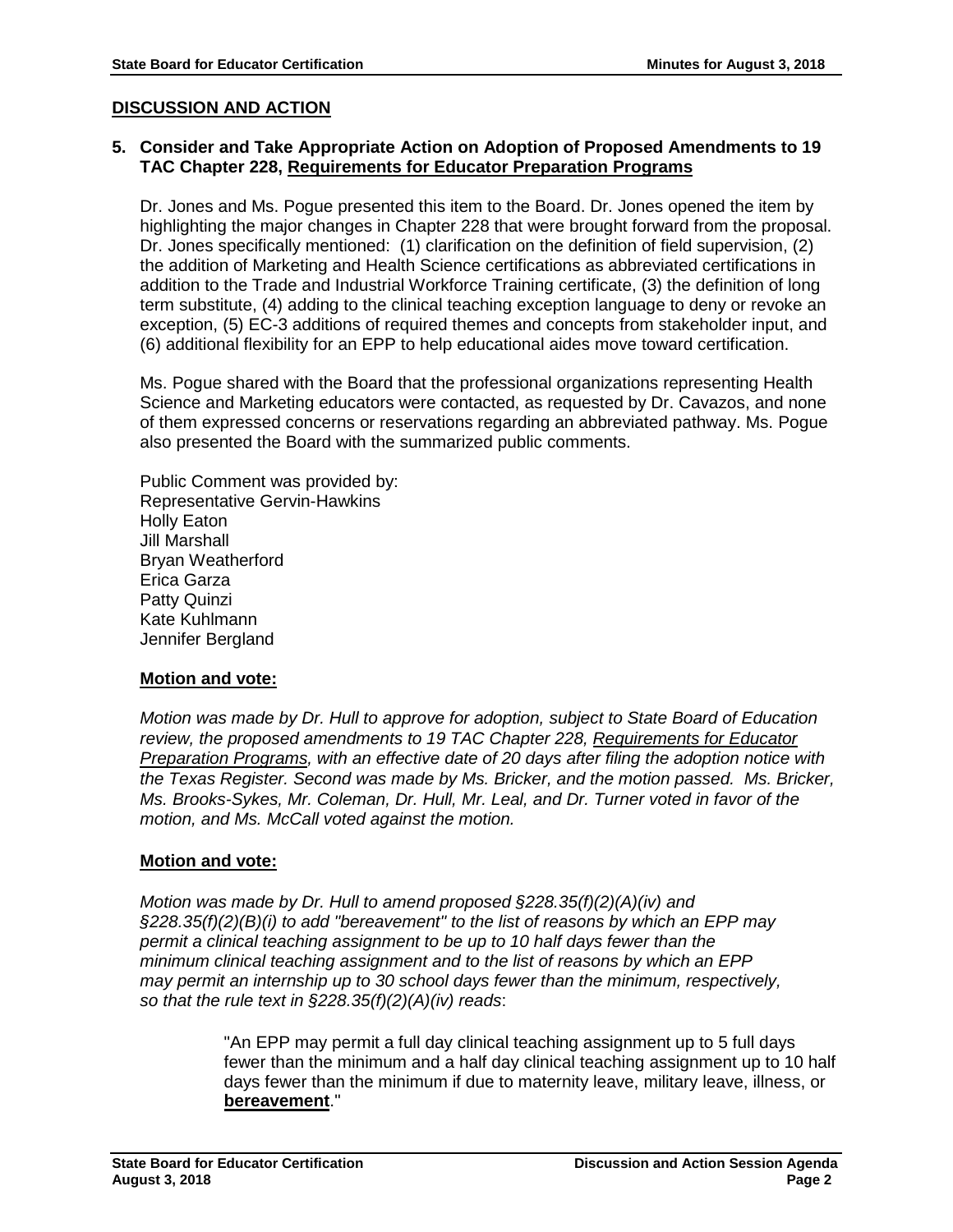*And so that the rule text in §228.35(f)(2)(B)(i) reads*:

"An EPP may permit an internship of up to 30 school days fewer than the minimum if due to maternity leave, military leave, illness, **bereavement**, or if the late hire date is after the first day of the school year."

*Second was made by Dr. Turner, and the Board voted unanimously in favor of the motion.*

#### **Motion and vote:**

*Motion was made by Ms. McCall to amend proposed §228.35(c) to strike "Marketing: Grades 6-12 and Health Science: Grades 6-12" from courses in which candidates can seek initial certification so that the rule text in §228.35(c) reads:* 

> "Coursework and training for candidates seeking initial certification in the classroom teacher certification class in Trade and Industrial Workforce Training. An EPP shall provide a minimum of 200 clock-hours of coursework and/or training for a candidate seeking a Trade and Industrial Workforce Training certificate as specified in §233.14(b), (c), and (e) of this title (relating to Career and Technical Education (Certificates requiring experience and preparation in a skill area))."

*Second was made by Mr. Coleman, and the Board voted against the motion. Ms. Bricker, Dr. Hull, Mr. Leal, and Ms. Brooks-Sykes voted against the motion and Ms. McCall, Dr. Turner, and Mr. Coleman voted in favor of the motion.* 

## **6. Consider and Take Appropriate Action on Adoption of Proposed Amendments to 19 TAC Chapter 247, Educators' Code of Ethics**

Ms. Moriaty presented this item to the Board. This item provided the State Board for Educator Certification (SBEC) an opportunity to discuss and adopt proposed amendments to 19 TAC Chapter 247, Educators' Code of Ethics. The proposed amendment to 19 TAC §247.1 would add the definitions of "sexual harassment" and "under the influence of alcohol." The proposed amendment to 19 TAC §247.2 would make educators who act recklessly in diverting money for personal gain or misrepresenting the educator's employment history subject to discipline by the SBEC, would clarify language regarding an educator's illegal use of drugs, and would add a standard regarding educator-on-educator workplace sexual harassment.

Ms. Moriaty presented public comment from Texas State Teachers Association (TSTA), opposing the addition of "recklessly" to the standards regarding diverting money for personal gain and misrepresenting employment history in 19 TAC §247.2(1)(b) and §247.2(1)(k). Ms. Moriaty pointed out that "recklessly" is already defined in 19 TAC §247.1(e)(15), and noted that TSTA's comments did not seem to take into account this definition.

## **Motion and vote:**

*Motion was made by Ms. McCall to approve for adoption, subject to State Board of Education review, the proposed amendments to 19 TAC Chapter 247, Educators' Code of Ethics, with an effective date of 20 days after filing the adoption notice with the Texas Register. Second was made by Mr. Coleman.*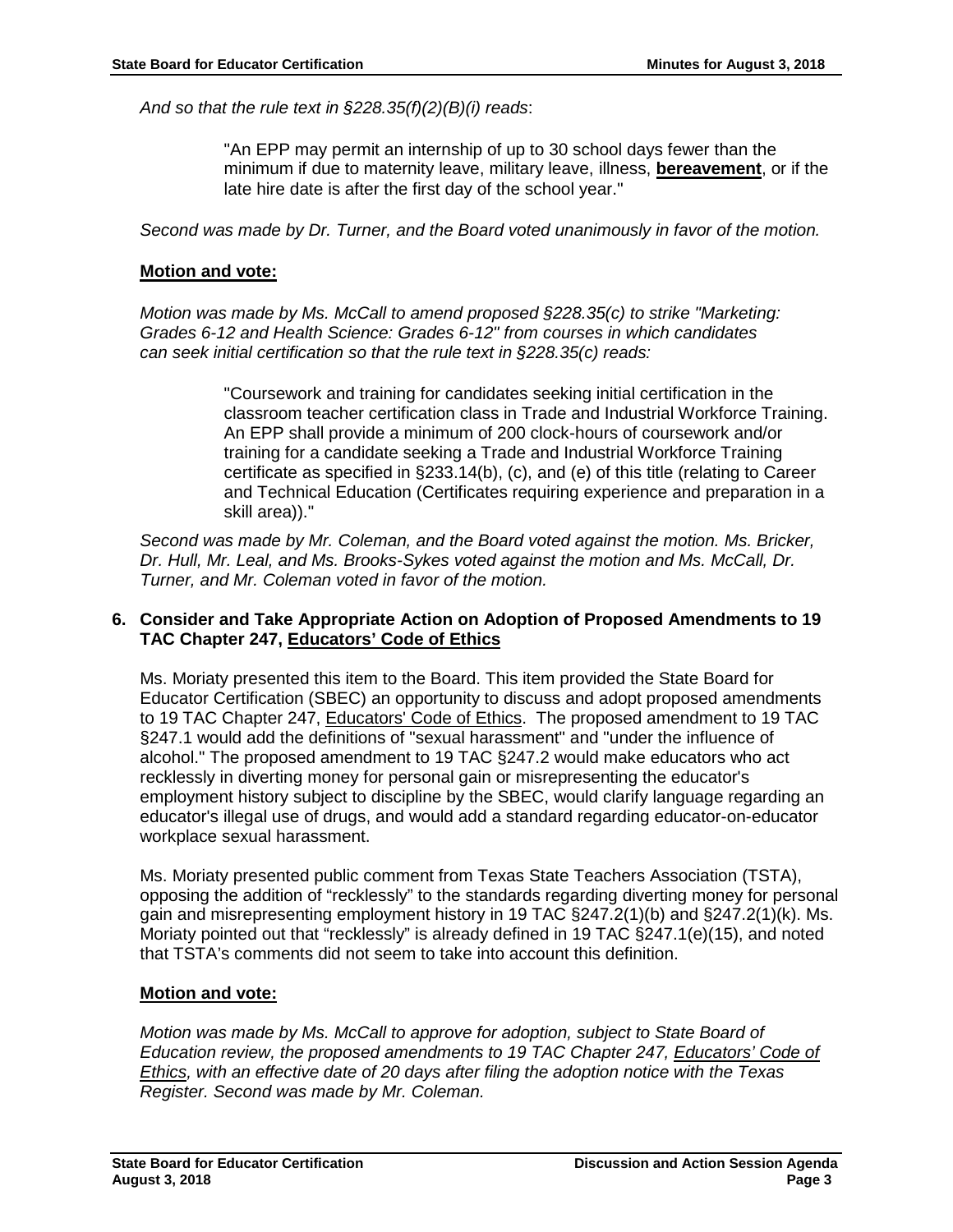*Motion was made by Ms. Brooks-Sykes to make an amendment to the original motion to approve for adoption the proposed amendments to 19 TAC Chapter 247, Educators' Code of Ethics, with the exception of §247.2(1)(b) and §247.2(1)(k). Second was made by Dr. Hull. Ms. Brooks-Sykes and Dr. Hull voted in favor of the motion and Ms. Bricker, Mr. Coleman, Mr. Leal, and Dr. Turner voted against the motion. The motion for amendment failed.*

*The Board voted unanimously on the motion for adoption of the proposed amendments.* 

**7. Consider and Take Appropriate Action on Adoption of Proposed Amendments to 19 TAC Chapter 249, Disciplinary Proceedings, Sanctions, and Contested Cases, Subchapter A, General Provisions, §249.3, Definitions, §249.5, Purpose; Policy Governing Disciplinary Proceedings; and Subchapter B, Enforcement Actions and Guidelines, §249.15, Disciplinary Action by State Board for Educator Certification**

Ms. Moriaty presented this item to the Board. This item provided the State Board for Educator Certification (SBEC) an opportunity to discuss and adopt proposed amendments to 19 TAC Chapter 249, Disciplinary Proceedings, Sanctions, and Contested Cases, Subchapter A, General Provisions, and Subchapter B, Enforcement Actions and Guidelines. The amendments would add language creating a legal presumption based on educators' violations of written directives from school administrators regarding the educator's behavior toward a student to the definitions of "solicitation of a romantic relationship" and to both the definition and general principle of the term "unworthy to instruct or to supervise the youth of this state." The proposed amendments also would add the existing prohibition on assisting an educator with getting a new job when the educator had an inappropriate relationship with a student or minor to the list of satisfactory evidence on which the SBEC can take disciplinary action, intended to comply with both the Every Student Succeeds Act (ESSA), 20 United States Code (USC), §7926, and Texas Education Code (TEC), §21.009(e), and currently proposed to be stricken from 19 TAC Chapter 247, Educators' Code of Ethics.

Ms. Moriaty presented public comment from Texas State Teachers Association (TSTA), opposing the creation of a rebuttable presumption that the violation of written directives regarding an educator's behavior toward students shows that an educator is unworthy to instruct and engaging in solicitation of a romantic relationship, as proposed in the amendments to 19 TAC §§249.3(51)(J) and 249.3(60). Ms. Moriaty noted that such violations show that an educator is unable to control his or her behavior toward students, even when warned to stop.

## **Motion and vote:**

*Motion was made by Mr. Coleman to approve for adoption, subject to State Board of Education review, the proposed amendments to 19 TAC Chapter 249, Disciplinary Proceedings, Sanctions, and Contested Cases, Subchapter A, General Provisions, §249.3, Definitions, §249.5, Purpose; Policy Governing Disciplinary Proceedings; and Subchapter B, Enforcement Actions and Guidelines, §249.15, Disciplinary Action by State Board for Educator Certification, with an effective date of 20 days after filing the adoption notice with the Texas Register. Second was made by Ms. Bricker, and the Board voted unanimously in favor of the motion.*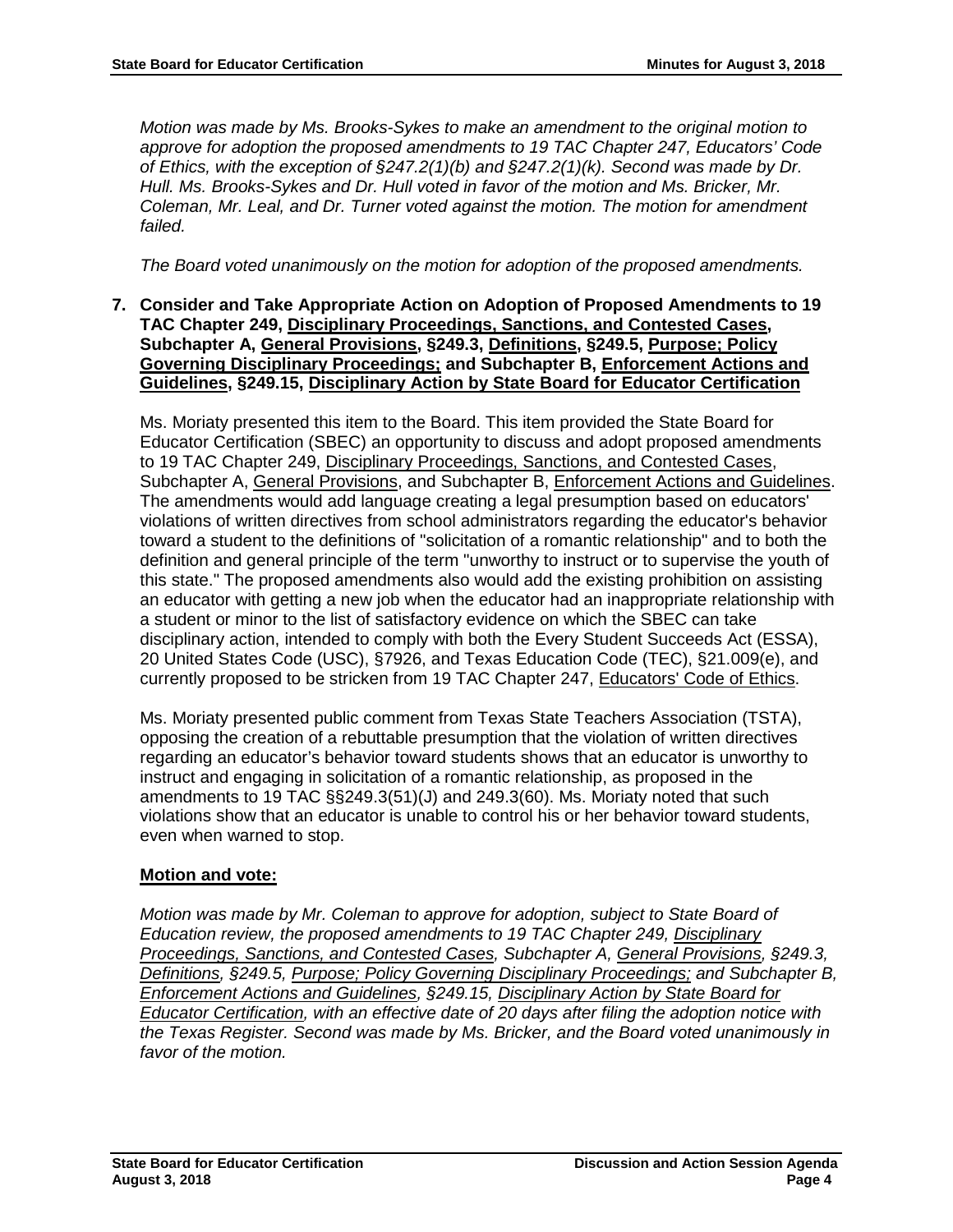#### **8. Consider and Take Appropriate Action on Adoption of Proposed Amendments to 19 TAC Chapter 233, Categories of Classroom Teaching Certificates**

Ms. Cook presented this item to the Board. Ms. Cook highlighted the key points from discussion with the Board in May. She reviewed the rule text with Board and anchored her conversation around the four Ps (purpose, presentation, priority, and process), highlighting changes to the general authority section, minor edits to remove duplicative text regarding classroom teaching certificates issued, addition of new certificates for Early Childhood: Prekindergarten through Grade 3 and Trade and Industrial Workforce Training, Grades 6- 12, and inclusion of a process to request new foreign language certificates.

Ms. Cook shared there were over 220 public comments submitted on the proposed amendments. She assured the Board the comments were largely favorable and bucketed into the following categories: support for Tamil certification and the process to request a new foreign language certificate; general support for the overall changes throughout the chapter; concern about the creation of the Early Childhood through Grade 3 certificate; and support for the creation of the Trade and Industrial Workforce Training certificate.

Ms. Cook followed up on comments regarding appropriate licenses and experience to pursue career and technical education (CTE) certificates. Mr. Villagrana expressed interest in a future opportunity to norm on appropriate licenses for CTE certification. Ms. Cook explained the recommended technical edit proposed for 233.14(b)(2) and confirmed that she believes doing this at adoption will ensure the correct reference to a subsection is in place when the rules are effective.

# **Motion and vote:**

*Motion was made by Ms. Brooks-Sykes to approve for adoption, subject to State Board of Education review, the proposed amendments to 19 TAC Chapter 233, Categories of Classroom Teaching Certificates, with an effective date of 20 days after filing the adoption notice with the Texas Register. Second was made by Dr. Hull, and the Board voted unanimously in favor of the motion.*

**9. Consider and Take Appropriate Action on Adoption of Proposed Amendments to 19 TAC Chapter 250, Administration, Subchapter A, Purchasing, §250.1, Historically Underutilized Business (HUB) Program, and Subchapter B, Rulemaking Procedures, §250.20, Petition for Adoption of Rules or Rule Changes**

Ms. Pogue presented this item to the Board. Ms. Pogue pointed out that the proposed amendment to Subchapter A was a technical change to update relevant cross references to the state's Historically Underutilized Business (HUB) program. Ms. Pogue pointed out that the proposed amendments to Subchapter B was to comply with the statutory requirement as a result of the 84<sup>th</sup> Texas Legislature that mandates that a petitioner for rulemaking must meet one of the four definitions of an interested person. The criteria as specified in statute is that the petitioner be a resident of Texas, a business entity located in Texas, a governmental subdivision located in Texas, or a public or private organization located in Texas that is not a state agency.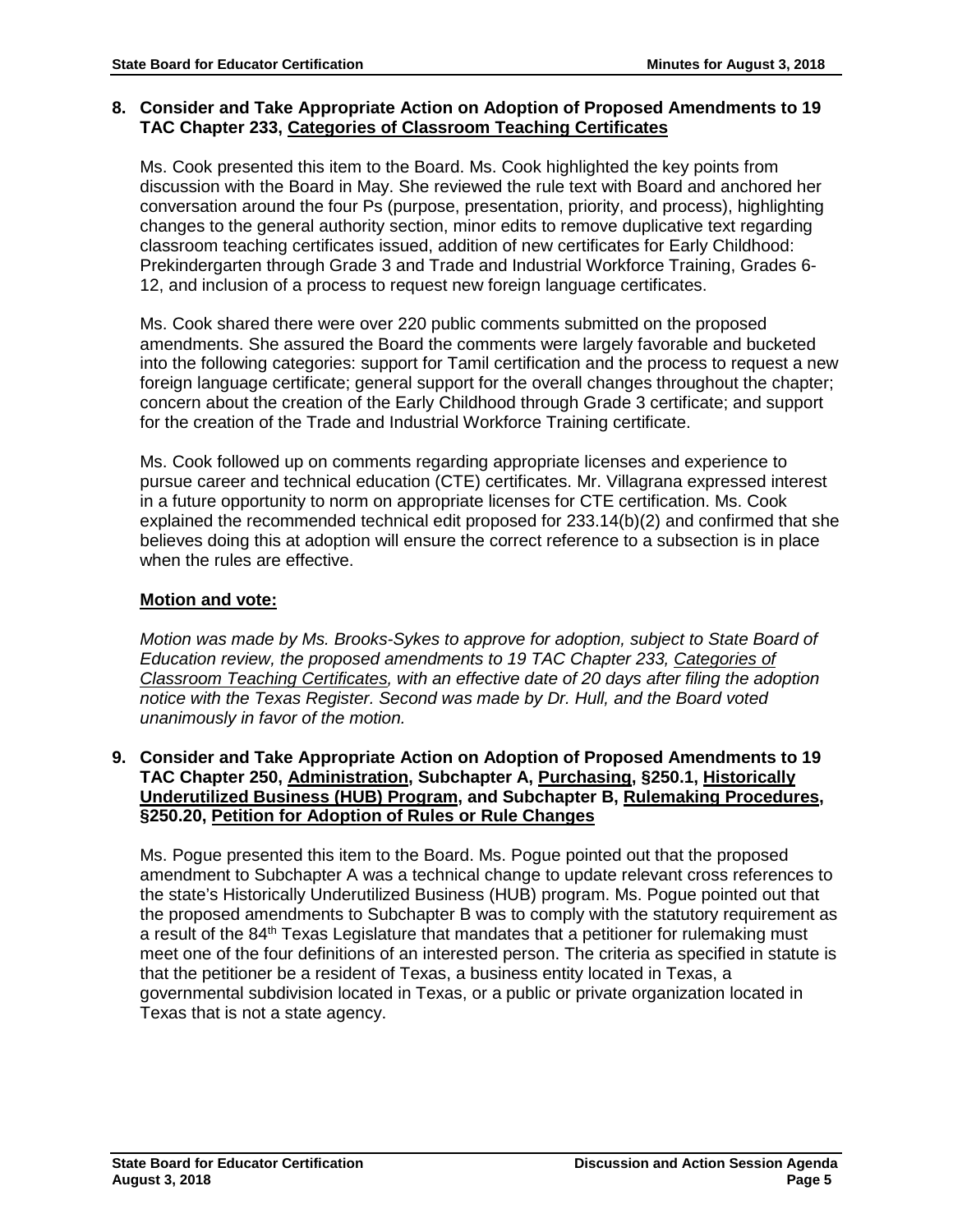## **Motion and vote:**

*Motion was made by Ms. Bricker to approve for adoption, subject to State Board of Education review, the proposed amendments to 19 TAC Chapter 250, Administration, Subchapter A, Purchasing, §250.1, Historically Underutilized Business (HUB) Program, and Subchapter B, Rulemaking Procedures, §250.20, Petition for Adoption of Rules or Rule Changes, with an effective date of 20 days after filing the adoption notice with the Texas Register. Second was made by Mr. Coleman, and the Board voted unanimously in favor of the motion.*

#### **10. Consider and Take Appropriate Action on Proposed Amendments to 19 TAC Chapter 230, Professional Educator Preparation and Certification, Subchapter C, Assessment of Educators; Subchapter D, Types and Classes of Certificates Issued; Subchapter E, Educational Aide Certificate; Subchapter G, Certificate Issuance Procedures; and Subchapter H, Texas Educator Certificates Based on Certification and College Credentials from Other States or Territories of the United States**

Ms. Cook presented this item to the Board. Ms. Cook explained that Chapter 230 is often viewed as a foundation chapter that offers guidance to certification and preparation practices. Ms. Cook discussed the following key changes in the five subchapters:

Subchapter C, Assessment of Educators

- Clarifies the role of canceled examination scores, scores from pilot periods as relates to examination retakes/five-time test attempt limit and confirms the new trade and industrial workforce training certificate is not included in the five-time test attempt limit.
- Updates Figure: 19 TAC §230.21(e) to add the new Principal as Instructional Leader certificate and endorsement and move the Career and Technical Education Certificates information to the appropriate section
- Adds statements about maintaining confidentiality of activities related to scoring tests and the implications for failing to pay testing fees and related costs
- Adds the correct reference for dyslexia

Subchapter D, Types and Classes of Certificates Issued

- 230.36(e)(4) adds new reference for intern certificate for Principal as Instructional Leader and offers information on transition period to issue the certificate without a required test; provides notification of September 1, 2019 start date for requirement to take and pass new Test 268 for issuance of the intern certificate
- 230.41 proposed revisions to the VIT certificate to define the program as one officially approved by the U.S. Department of State
	- o Alleviates SBEC and TEA staff from any appearance of favoritism, but also ensures that every sponsor will be operating under a consistent set of guiding principles no matter the country of origin (e.g., Spain, Mexico, China)
	- o Points to 230.11 (b)(1-4) general certification requirements
	- o Places responsibility on the VIT program sponsor and employing districts for determining English language proficiency and subject matter competence
	- o Proposes an option to extend the VIT certificate two additional years, for a maximum of five years total to eligible participants in good standing with the VIT Program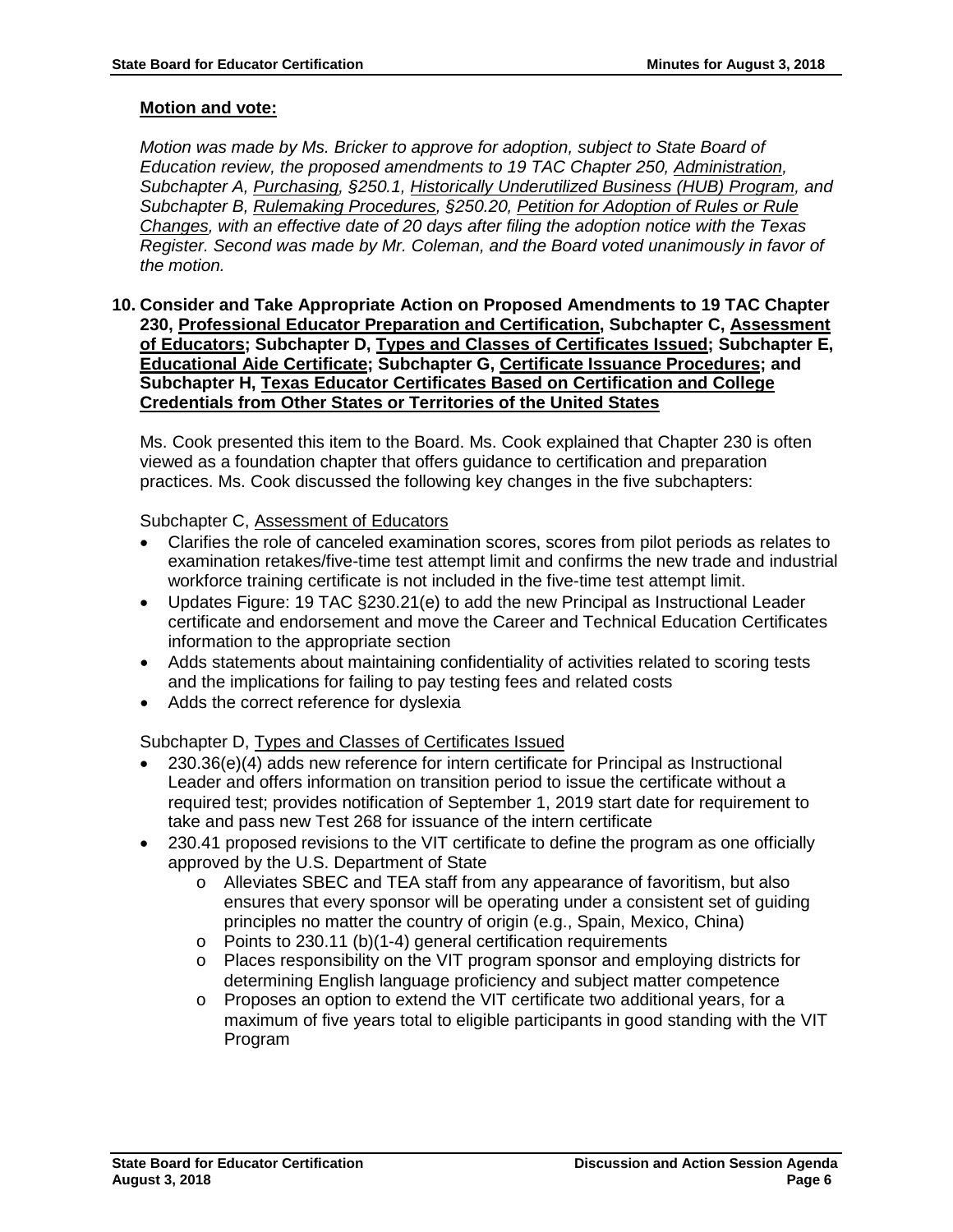Subchapter E, Educational Aide Certificate

- Removes duplicative reference to English language proficiency
- Adds wording to allow the employing school district to make that determination

# Subchapter G, Certificate Issuance Procedures

- New 230.101c adds six new test fees into rule
- Fees 1, 2, 5, and 6 will have immediate impact on candidates
- Fees 3 and 4 are being added now, but there are no new tests that correspond with those fees – work on new assessments will occur as part of the new educator testing contract
- New 230.101(d) specifies the \$11 per test fee retained by the state for administrative purposes
- The fiscal impact section attempts to further address the role of these fees and their impact on candidates for certification

Subchapter H, Texas Educator Certificates Based on Certification and College Credentials from Other States or Territories of the United States

- Adds a reference to Commissioner's Rules, 19 TAC Chapter 152, Exceptions to Examination Requirements for Individuals Certified Outside the State
- Helps inform candidates of the possible exemption from required Texas tests for certificate issuance

In response to a question from Mr. Coleman, Ms. Cook confirmed that placing the testing fees into rule would require TEA staff to propose changes when needed for SBEC review and approval. Ms. Cook thanked the Board again for their attention and patience with the numerous conversations about these rules. Dr. Turner asked about pilot testing for the principal test and Ms. Cook promised that information would be provided by Dr. Jones in the next agenda item. After all questions had been addressed, Ms. Cook asked for the Board's support of this item.

## **Motion and vote:**

*Motion was made by Ms. McCall to approve proposed amendments to 19 TAC Chapter 230, Professional Educator Preparation and Certification, Subchapter C, Assessment of Educators; Subchapter D, Types and Classes of Certificates Issued; Subchapter E, Educational Aide Certificate; Subchapter G, Certificate Issuance Procedures; and Subchapter H, Texas Educator Certificates Based on Certification and College Credentials from Other States or Territories of the United States, to be published as proposed in the Texas Register. Second was made by Dr. Hull, and the Board voted unanimously in favor of the motion.*

## **11. Consider and Take Appropriate Action on Proposed Review of 19 TAC Chapter 241, Principal Certificate**

Dr. Jones presented this item to the Board. This item provided the SBEC the opportunity to approve the proposed review for 19 TAC Chapter 241, Principal Certificate in compliance with the four-year rule review cycle for all state agency rules.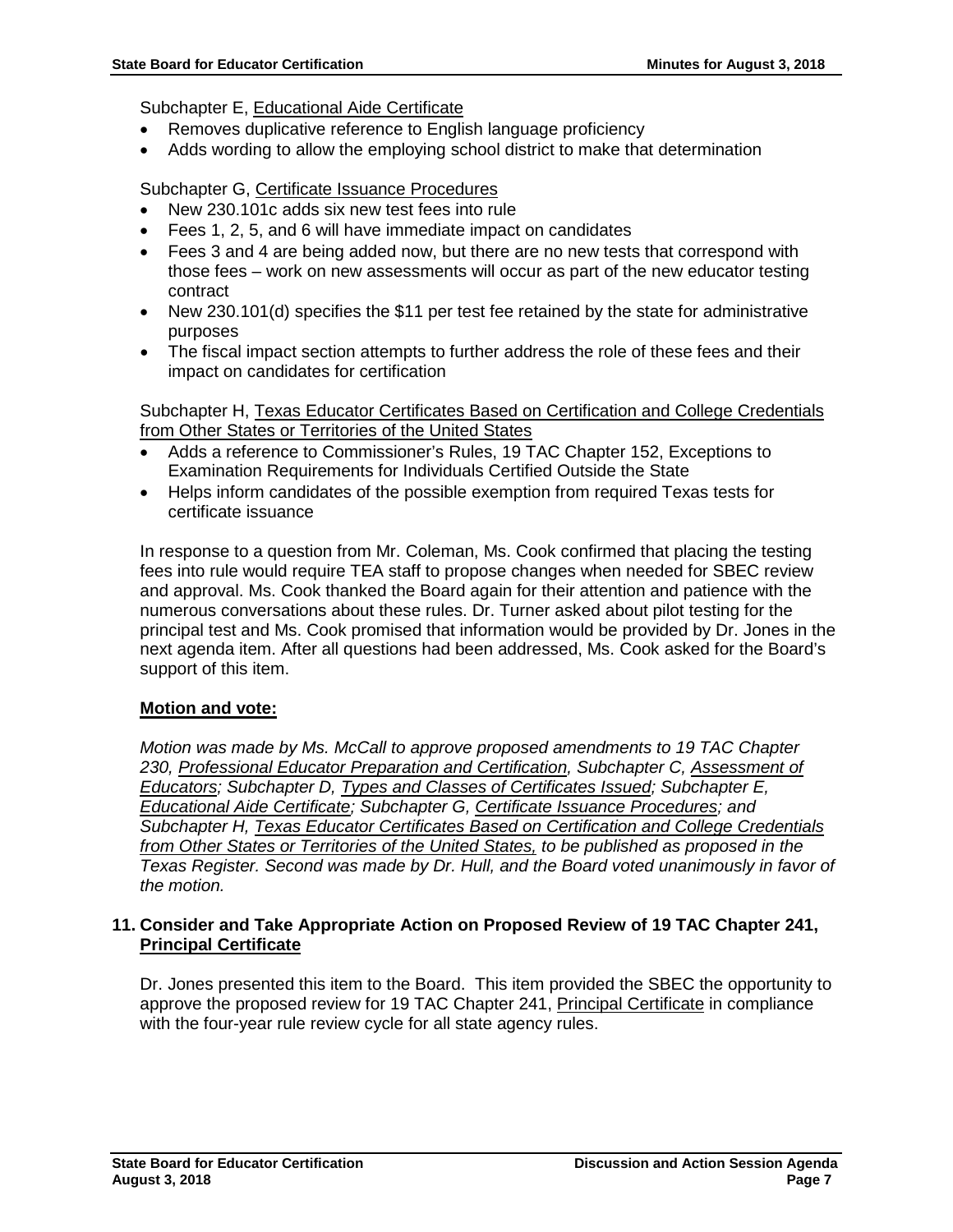## **Motion and vote:**

*Motion was made by Mr. Coleman to approve proposed review of 19 TAC Chapter 241, Principal Certificate, to be published as proposed in the Texas Register. Second was made by Ms. McCall, and the Board voted unanimously in favor of the motion.*

#### **12. Consider and Take Appropriate Action on the Proposed Repeal of 19 TAC Chapter 241, Principal Certificate, and New 19 TAC Chapter 241, Certification as Principal**

Dr. Jones presented this item to the Board. This item provided the SBEC the opportunity to approve the proposal of the repeal and new 19 TAC Chapter 241, Principal Certificate, which establishes the requirements for certification and educator preparation program minimum standards for issuance of a principal certificate. Dr. Jones explained that this item is the first step in implementing the new Principal as Instructional Leader Certificate and a new endorsement for individuals who hold a certificate to serve in the role of principal.

# **Motion and vote:**

*Motion was made by Ms. Bricker to approve proposed repeal of 19 TAC Chapter 241, Principal Certificate, and new 19 TAC Chapter 241, Certification as Principal, to be published as proposed in the Texas Register. Second was made by Ms. Brooks-Sykes, and the Board voted unanimously in favor of the motion.*

#### **13. Consider and Take Appropriate Action on Proposed Review of 19 TAC Chapter 242, Superintendent Certificate**

Dr. Jones presented this item to the Board. This item provided the SBEC the opportunity to approve the proposed review for 19 TAC Chapter 242, Superintendent Certificate in compliance with the four-year rule review cycle for all state agency rules.

## **Motion and vote:**

*Motion was made by Mr. Leal to approve the proposed review of 19 TAC Chapter 242, Superintendent Certificate, to be published as proposed in the Texas Register. Second was made by Dr. Hull, and the Board voted unanimously in favor of the motion.*

#### **14. Consider and Take Appropriate Action on Request to Approve 2016-2017 Accountability System for Educator Preparation Programs (ASEP) Accreditation Statuses**

Ms. Pogue presented this item to the Board. This item provided the SBEC the opportunity to approve the proposed 2016-2017 Accountability System for Educator Preparation Programs ASEP accreditation status for Training via E-Learning: An Alternative Certification Hybrid as Accredited-Warned. Ms. Pogue reminded the Board that on July 26 they received an updated recommendation to continue the ASEP accreditation status of pending for TeacherBuilder.com until the October 5, 2018 SBEC meeting. Ms. Pogue explained that staff is recommending an extension of the informal review period to allow the program an opportunity to respond to their final submission of data. Ms. Pogue also informed the Board that staff and the program's representatives have been in communication and that the delay is warranted. Ms. Pogue also pointed out that this item provides updates on four programs regarding action plans in compliance with Board rules.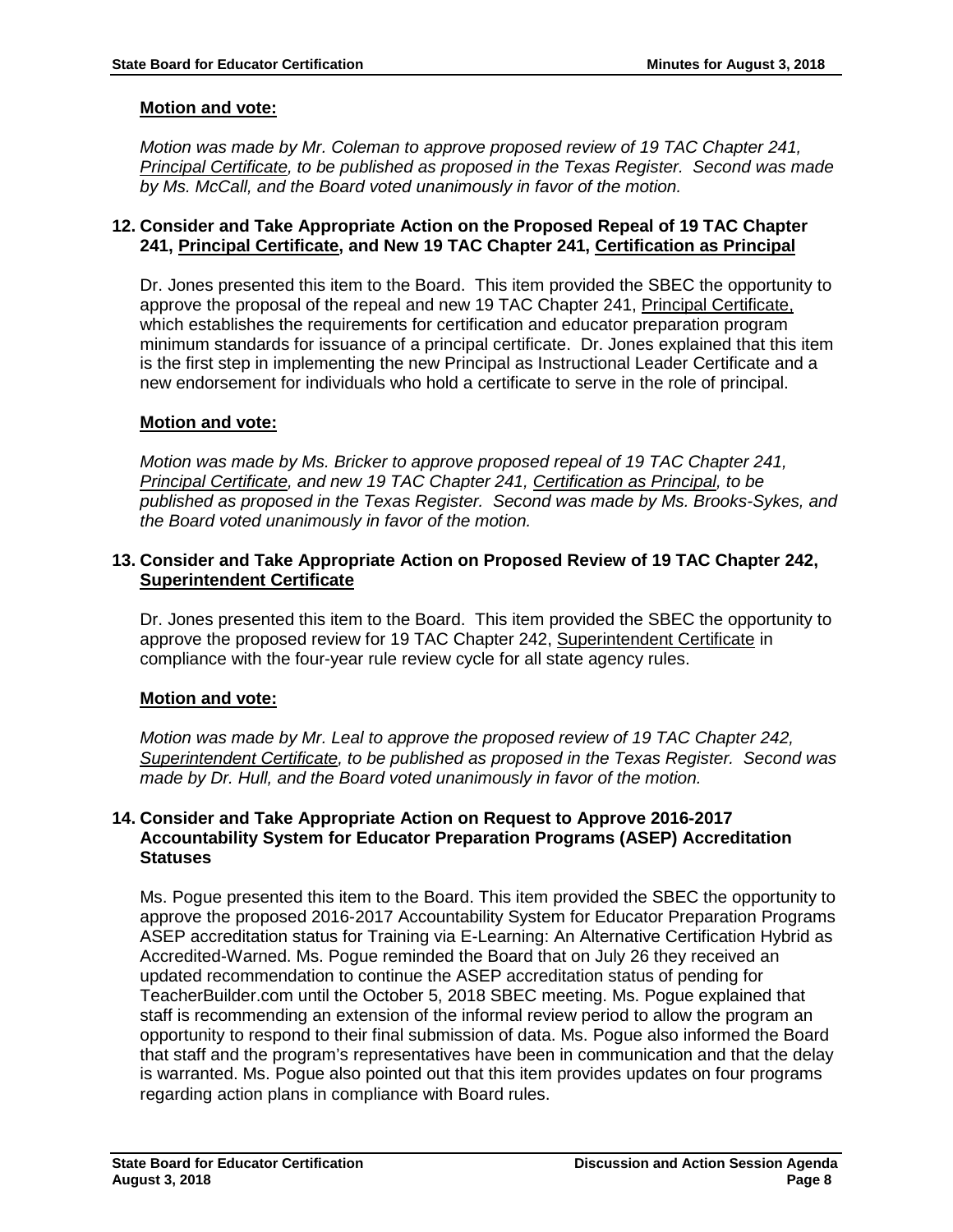Ms. McCall asked if the action plan and monitor for TeacherBuilder.com would remain in place during this extension. Ms. Pogue explained that the action plan and monitor would be maintained and that staff will be working closely with the monitor in a face-to-face meeting, as well as ongoing communication, to ensure she is aware of exactly what is required of the program.

#### **Motion and vote:**

*Motion was made by Mr. Leal to approve the 2016-2017 Accountability System for Educator Preparation Programs accreditation statuses and related sanctions as presented. Second was made by Mr. Coleman, and the Board voted unanimously in favor of the motion.*

#### **15. Consider and Take Appropriate Action on Review of Occupational License Criteria**

Mr. Phillips presented this item to the Board. This item provided the SBEC the opportunity to review the requirement for SBEC to maintain, modify, or repeal its criminal history eligibility requirements. Mr. Phillips advised the Board that House Bill (HB) 91 enacted by the 85<sup>th</sup> Legislature requires that each licensing authority review the requirement and make a recommendation regarding whether the requirement should be retained, modified or repealed. Mr. Phillips recommended the SBEC retain all eligibility requirements related to an applicant's criminal history.

#### **Motion and vote:**

*Motion was made by Mr. Coleman to approve the recommendation to retain all eligibility requirements related to an applicant's criminal history. Second was made by Dr. Hull, and the Board voted unanimously in favor of the motion.*

## **DISCIPLINARY CASES**

## **16. Pending or Contemplated Litigation, including Disciplinary Cases**

#### **A. Defaults**

#### **No Answer Defaults**

1. In the Matter of Misty Alvarado; Action to be taken: Consideration of Issuance of Default **Judament** 

Staff recommendation: 1 year suspension

2. In the Matter of Melissa Ciau-Medina; Action to be taken: Consideration of Issuance of Default Judgment

Staff recommendation: 1 year suspension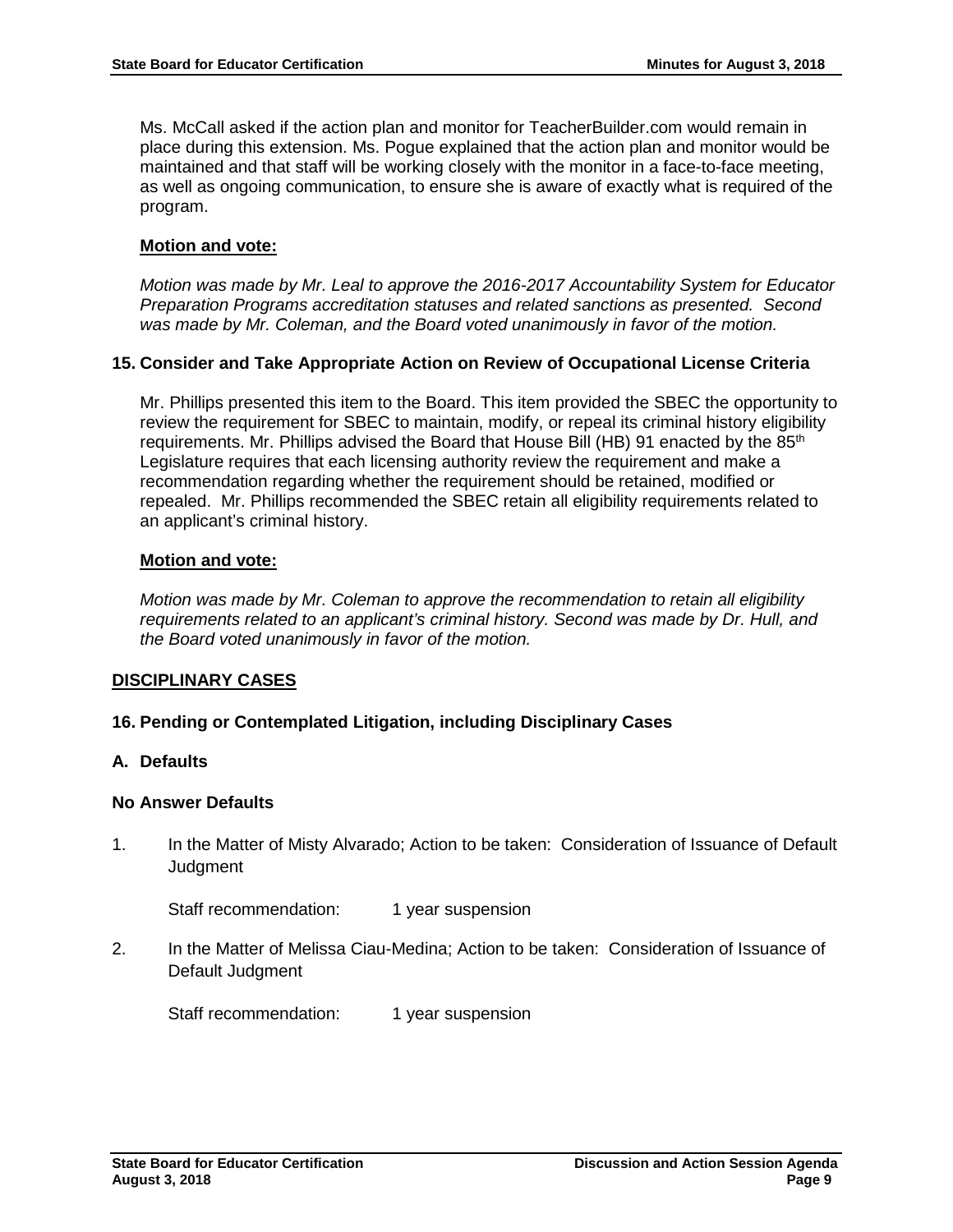3. In the Matter of Alison Crosby; Action to be taken: Consideration of Issuance of Default **Judament** 

Staff recommendation: 1 year suspension

4. In the Matter of Dorothy R. Hanshaw; Action to be taken: Consideration of Issuance of Default Judgment

Staff recommendation: 1 year suspension

5. In the Matter of Pablo Lopez; Action to be taken: Consideration of Issuance of Default Judgment

Staff recommendation: 1 year suspension

6. In the Matter of Trina Olson; Action to be taken: Consideration of Issuance of Default **Judgment** 

Staff recommendation: 1 year suspension

7. In the Matter of Loyce Willis Reed; Action to be taken: Consideration of Issuance of Default Judgment

Staff recommendation: 1 year suspension

8. In the Matter of Alyson Reynolds; Action to be taken: Consideration of Issuance of Default Judgment

Staff recommendation: 1 year suspension

9. In the Matter of Gregory Thackston; Action to be taken: Consideration of Issuance of Default Judgment

Staff recommendation: 1 year suspension

10. In the Matter of Justin Winkler; Action to be taken: Consideration of Issuance of Default **Judgment** 

Staff recommendation: 1 year suspension

11. In the Matter of Jacob Daniel Hewitt; Action to be taken: Consideration of Issuance of Default Judgment

Staff recommendation: Permanent Revocation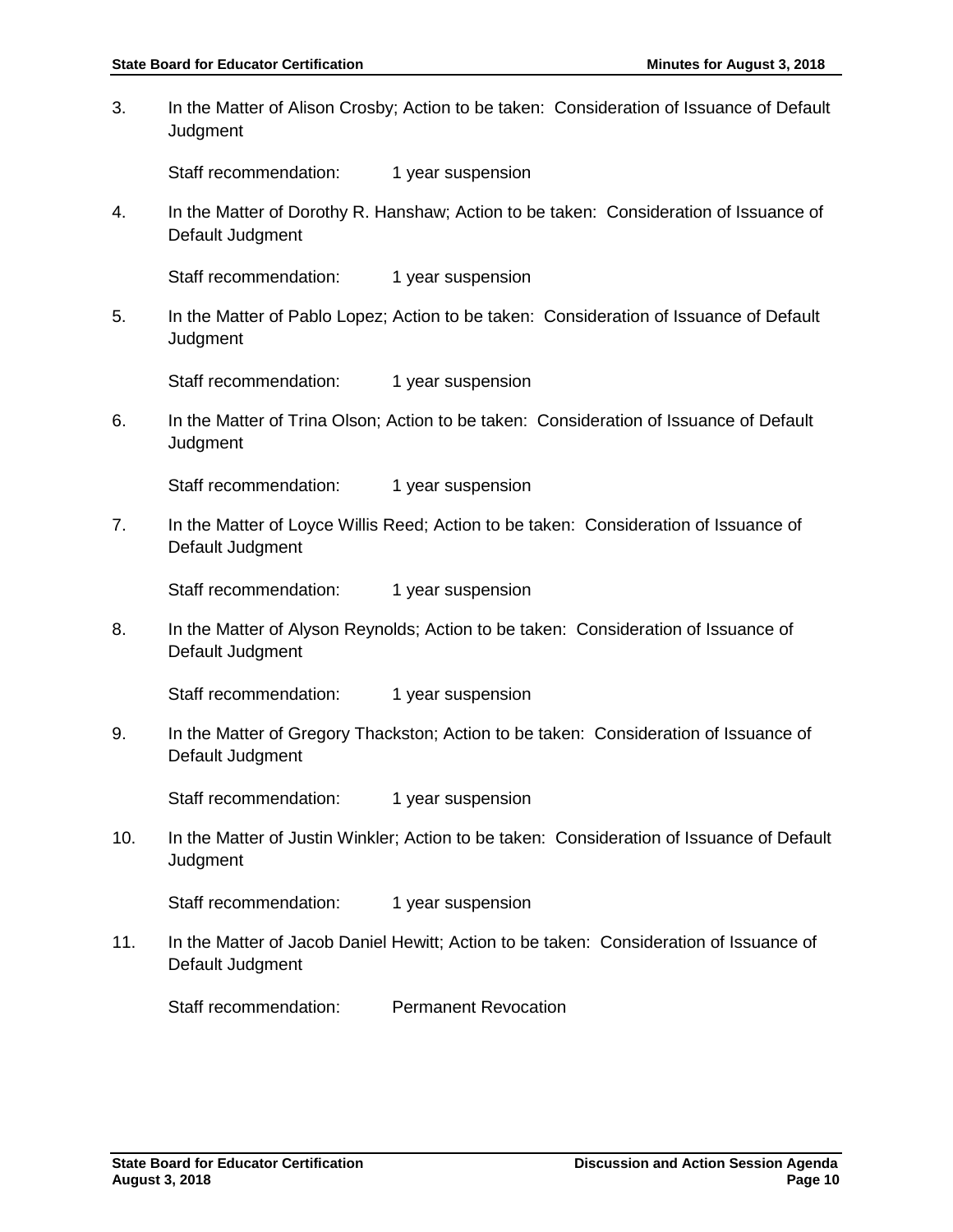12. In the Matter of Keshun Smith; Action to be taken: Consideration of Issuance of Default **Judament** Staff recommendation: Permanent Revocation 13. In the Matter of Larry Dean Ward; Action to be taken: Consideration of Issuance of Default Judgment Staff recommendation: Permanent Revocation 14. In the Matter of Jonathan Barger; Action to be taken: Consideration of Issuance of Default Judgment Staff recommendation: Permanent Revocation 15. In the Matter of Roy Brown; Action to be taken: Consideration of Issuance of Default **Judgment** Staff recommendation: 2 year suspension 20. In the Matter of Robin Lee Smith; Action to be taken: Consideration of Issuance of Default Judgment Staff recommendation: Revocation 24. In the Matter of Cristina Mercedes Alejandro; Action to be taken: Consideration of Issuance of Default Judgment Staff recommendation: 2 year suspension and proof of successful completion of substance abuse treatment program 25. In the Matter of Alesia Martha Cate; Action to be taken: Consideration of Issuance of Default Judgment Staff recommendation: 3 year suspension and proof of successful completion of substance abuse treatment program 27. In the Matter of Bertha Rosa Frausto; Action to be taken: Consideration of Issuance of Default Judgment Staff recommendation: Revocation 28. In the Matter of Maria Ibarra; Action to be taken: Consideration of Issuance of Default **Judgment** Staff recommendation: 3 year suspension and proof of successful completion of substance abuse treatment program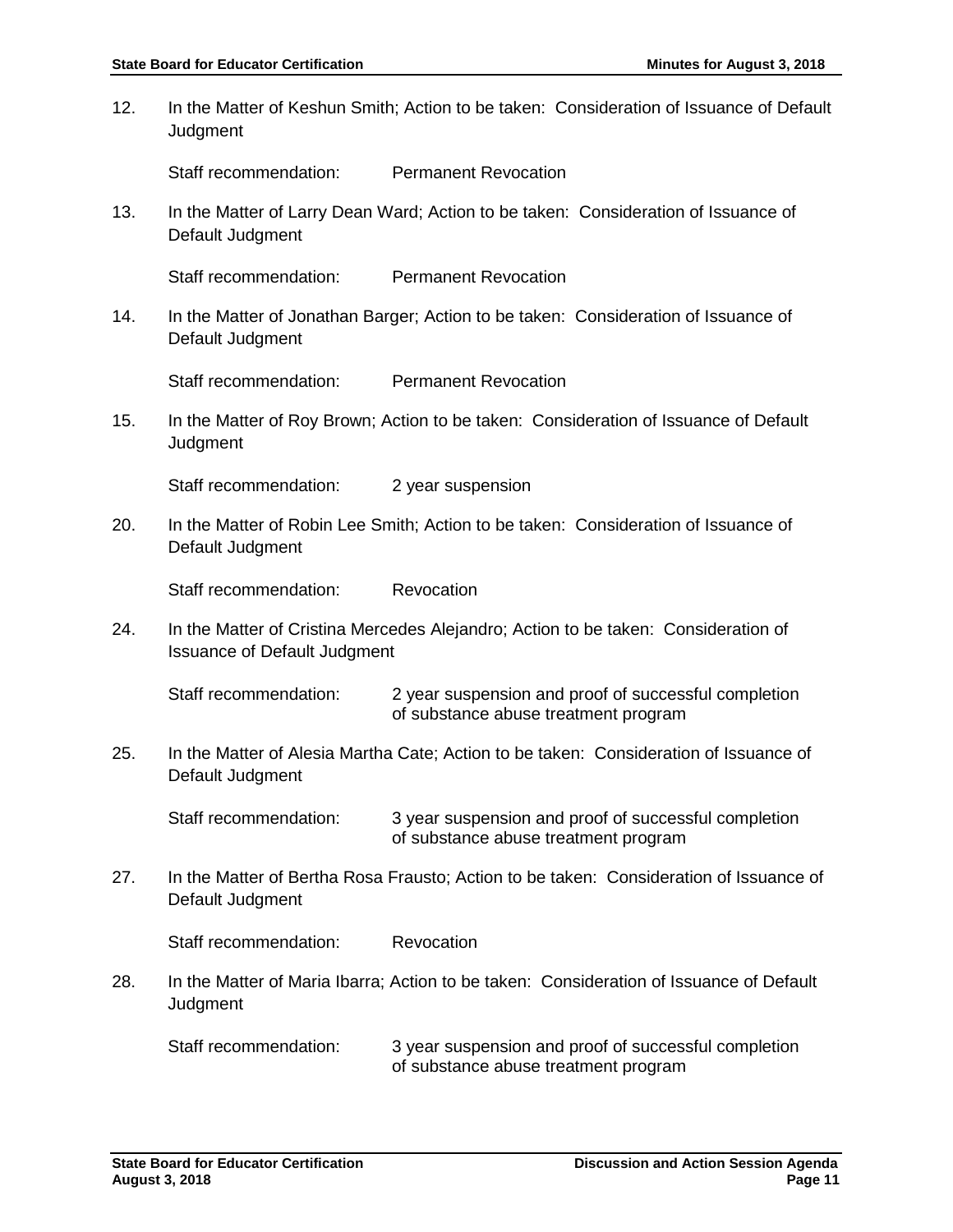30. In the Matter of Evan Michael Martin; Action to be taken: Consideration of Issuance of Default Judgment

Staff recommendation: 2 year suspension and proof of successful completion of substance abuse treatment program

31. In the Matter of Dana Michelle Morrill; Action to be taken: Consideration of Issuance of Default Judgment

Staff recommendation: Permanent Revocation

32. In the Matter of Jody Daniel Parsons; Action to be taken: Consideration of Issuance of Default Judgment

Staff recommendation: Revocation

33. In the Matter of Russell Lance Roberts Lockhart; Action to be taken: Consideration of Issuance of Default Judgment

Staff recommendation: Revocation

34. In the Matter of Lamar R. Williams; Action to be taken: Consideration of Issuance of Default Judgment

Staff recommendation: 2 year suspension and successful completion of substance abuse treatment program

35. In the Matter of Jessica Marie Caballero; Action to be taken: Consideration of Issuance of Default Judgment

Staff recommendation: Revocation

38. In the Matter of Mitchell Coey; Action to be taken: Consideration of Issuance of Default **Judgment** 

Staff recommendation: Revocation

39. In the Matter of Evelyn S. Levario; Action to be taken: Consideration of Issuance of Default Judgment

Staff recommendation: 3 year suspension

40. In the Matter of Melissa Ruth Stephens; Action to be taken: Consideration of Issuance of Default Judgment

Staff recommendation: Revocation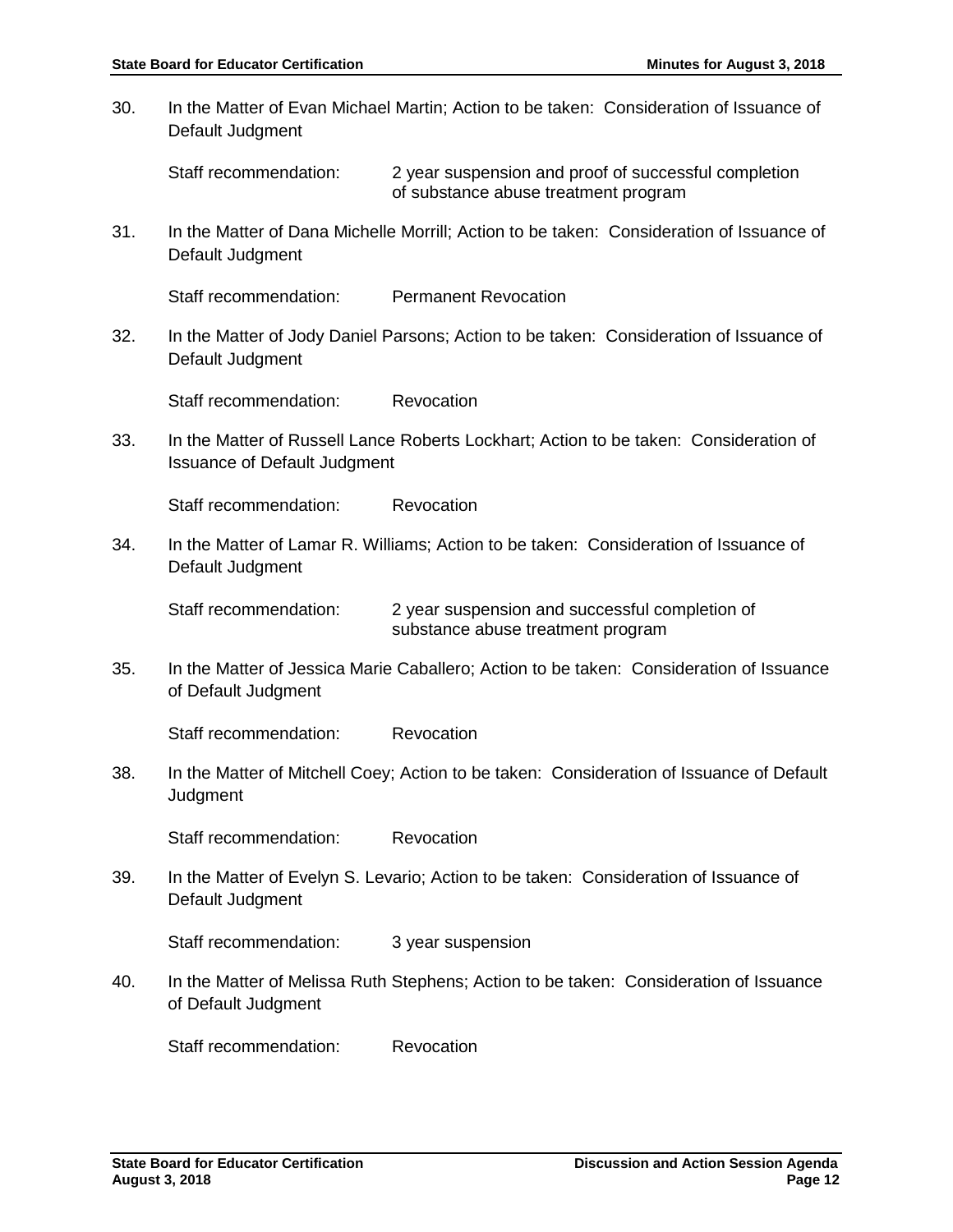42. In the Matter of Lauren Swafford; Action to be taken: Consideration of Issuance of Default Judgment

Staff recommendation: Revocation

43. In the Matter of Mary A. Bronson; Action to be taken: Consideration of Issuance of Default Judgment

Staff recommendation: Revocation

## **Motion and vote:**

*Motion was made by Dr. Hull to grant Staff's Request for Issuance of Default Judgment and enter final orders consistent with Staff's recommendations on each of the above numbered cases 1-43, excluding cases 16, 17, 18, 19, 21, 22, 23, 26, 29, 36, 37, and 41. Second was made by Ms. Bricker, and the Board voted unanimously in favor of the motion.*

## **The following defaults were considered individually:**

16. In the Matter of Deborah Canty; Action to be taken: Consideration of Issuance of Default **Judgment** 

Staff recommendation: Revocation

17. In the Matter of Brenda Jackson Colbert; Action to be taken: Consideration of Issuance of Default Judgment

Staff recommendation: Revocation

## **Motion and vote:**

*Motion was made by Mr. Coleman to grant Staff's Request for Issuance of Default Judgment and enter a final order of Permanent Revocation in each of the above numbered cases, 16-17. Second was made by Ms. Brooks-Sykes, and the Board voted unanimously in favor of the motion.* 

18. In the Matter of Vanessa Ann Euglon; Action to be taken: Consideration of Issuance of Default Judgment

Staff recommendation: Permanent Revocation

## **Motion and vote:**

*Motion was made by Mr. Coleman to grant Staff's Request for Issuance of Default Judgment and enter a final order consistent with Staff's recommendation in the above numbered case, 18. Second was made by Ms. Bricker, and the Board voted unanimously in favor of the motion.*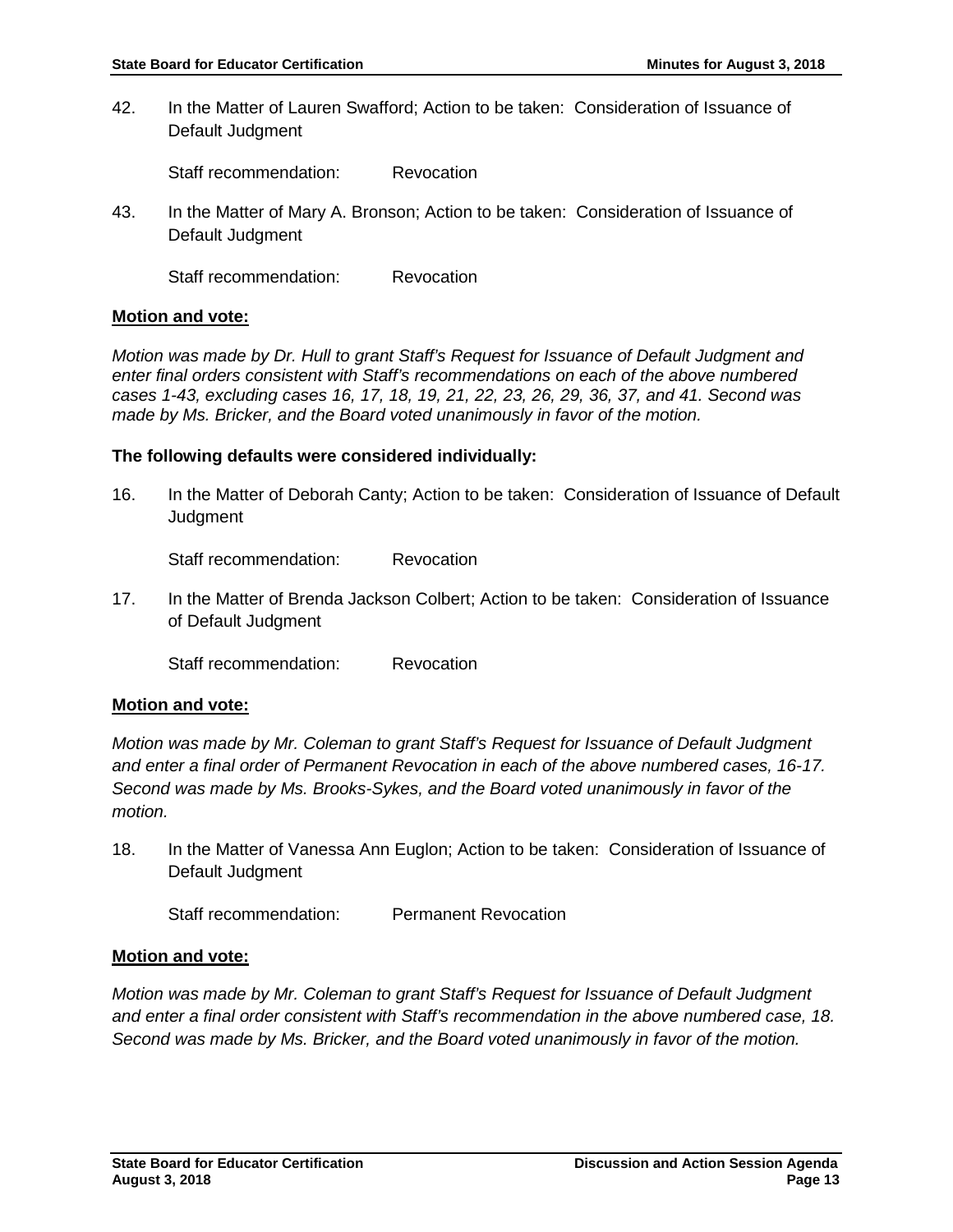19. In the Matter of Melissa Picht; Action to be taken: Consideration of Issuance of Default **Judgment** 

Staff recommendation: 3 year suspension

21. In the Matter of Octavio R. Villarroel; Action to be taken: Consideration of Issuance of Default Judgment

Staff recommendation: 3 year suspension

## **Motion and vote:**

*Motion was made by Ms. Bricker to grant Staff's Request for Issuance of Default Judgment and enter a final order of Revocation in each of the above numbered cases, 19 and 21. Second was made by Mr. Coleman, and the Board voted unanimously in favor of the motion.*

22. In the Matter of Matthew Ryan Wackerle; Action to be taken: Consideration of Issuance of Default Judgment

Staff recommendation: 2 year suspension

# **Motion and vote:**

*Motion was made by Ms. Bricker to grant Staff's Request for Issuance of Default Judgment and enter a final order of Revocation in the above numbered cases, 22. Second was made by Mr. Coleman, and the Board voted unanimously in favor of the motion.*

23. In the Matter of Debra White; Action to be taken: Consideration of Issuance of Default **Judgment** 

Staff recommendation: Permanent Revocation

## **Motion and vote:**

*Motion was made by Mr. Coleman to grant Staff's Request for Issuance of Default Judgment and enter a final order consistent with Staff's recommendation in the above numbered case, 23. Second was made by Dr. Hull, and the Board voted unanimously in favor of the motion.*

26. In the Matter of Fred Contento; Action to be taken: Consideration of Issuance of Default Judgment

Staff recommendation: Revocation

## **Motion and vote:**

*Motion was made by Mr. Coleman to grant Staff's Request for Issuance of Default Judgment and enter a final order consistent with Staff's recommendation in the above numbered case, 26. Second was made by Ms. Bricker, and the Board voted unanimously in favor of the motion.*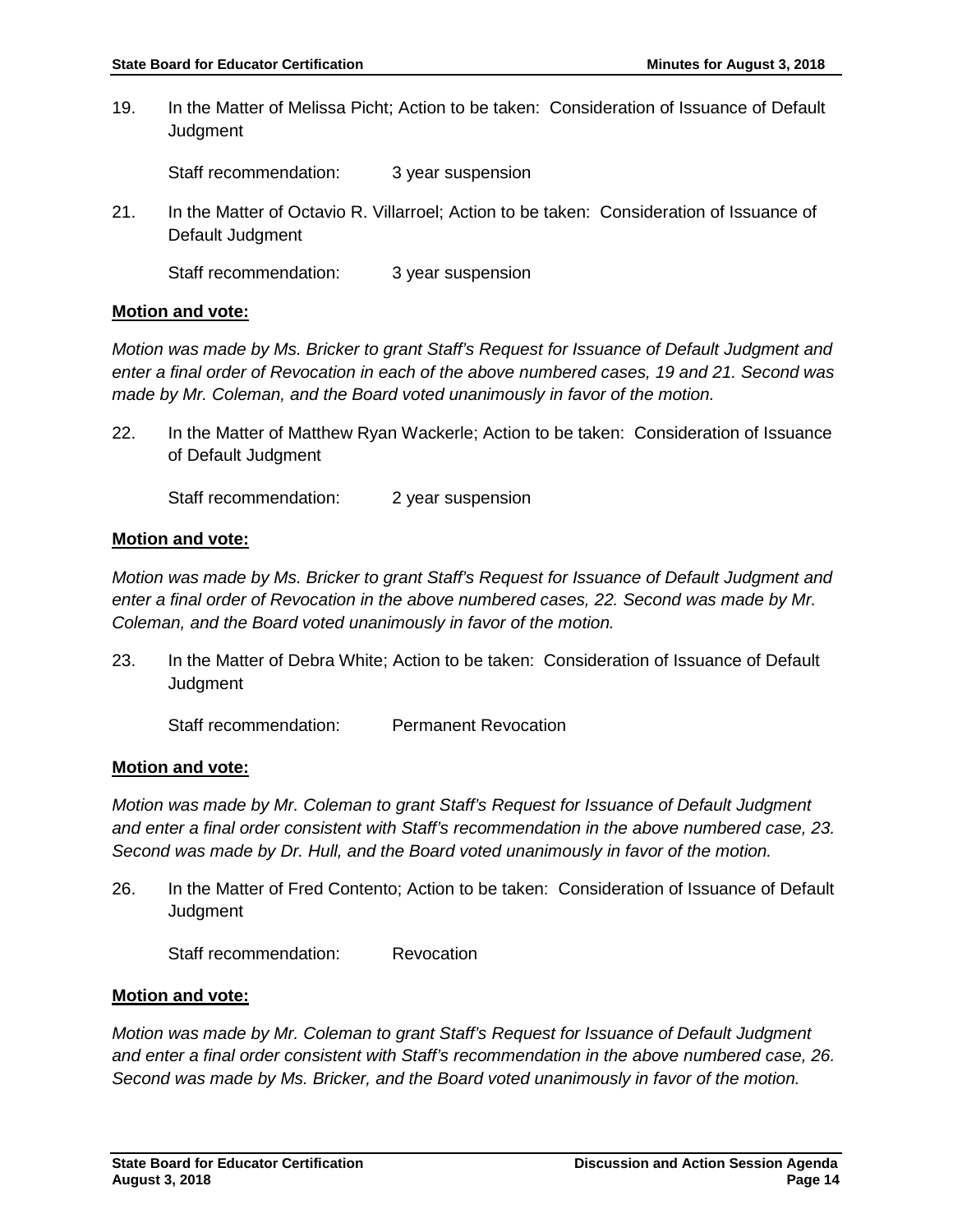29. In the Matter of Kathleen Klukas; Action to be taken: Consideration of Issuance of Default Judgment

Staff recommendation: Revocation

#### **Motion and vote:**

*Motion was made by Mr. Coleman to grant Staff's Request for Issuance of Default Judgment and enter a final order consistent with Staff's recommendation in the above numbered case, 26. Second was made by Dr. Hull, and the Board voted unanimously in favor of the motion.*

36. In the Matter of Karen L. Celestain; Action to be taken: Consideration of Issuance of Default Judgment

Staff recommendation: Revocation

## **Motion and vote:**

*Motion was made by Mr. Coleman to grant Staff's Request for Issuance of Default Judgment and enter a final order of Permanent Revocation in the above numbered case, 36. Second was made by Dr. Hull, and the Board voted unanimously in favor of the motion.*

37. In the Matter of Fernando Alvarez; Action to be taken: Consideration of Issuance of Default Judgment

Staff recommendation: 4 year suspension

## **Motion and vote:**

*Motion was made by Mr. Coleman to grant Staff's Request for Issuance of Default Judgment and enter a final order consistent with Staff's recommendation in the above numbered case, 37. Second was made by Dr. Hull, and the Board voted unanimously in favor of the motion.*

41. In the Matter of Randi Pacheco; Action to be taken: Consideration of Issuance of Default Judgment

Staff recommendation: 3 year suspension

#### **Motion and vote:**

*Motion was made by Mr. Coleman to grant Staff's Request for Issuance of Default Judgment and enter a final order consistent with Staff's recommendation in the above numbered case, 37. Second was made by Ms. McCall, and the Board voted unanimously in favor of the motion.*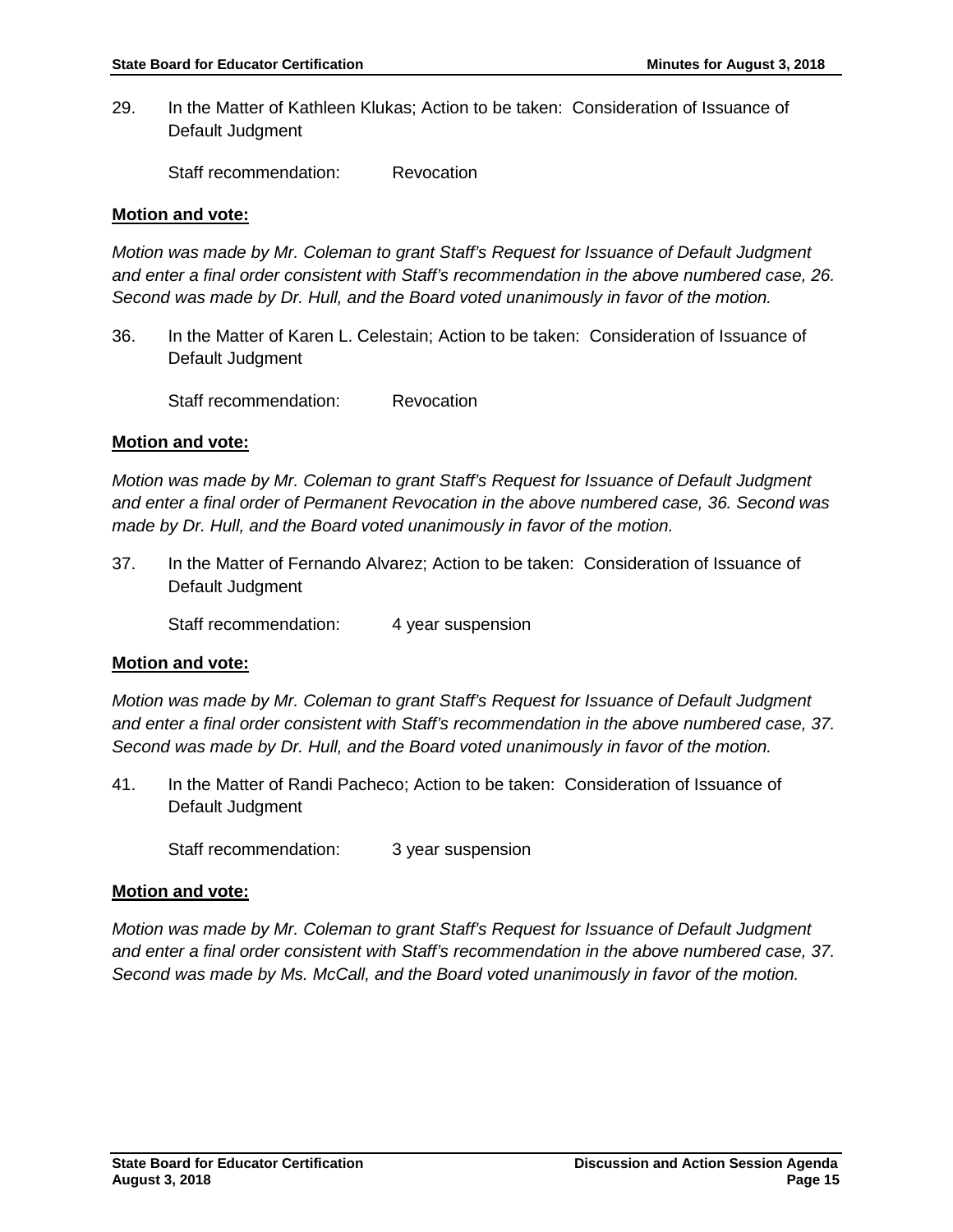#### **SOAH Defaults**

1. In the Matter of Herman Joseph Bernal; Action to be taken: Consideration of Issuance of Default Judgment

Staff recommendation: 1 year suspension and proof of successful completion of substance abuse treatment program

#### **Motion and vote:**

*Motion was made by Dr. Hull to grant Staff's Request for Issuance of SOAH Default Judgment and enter a final order consistent with Staff's recommendation in the above numbered case, 1. Second was made by Ms. Bricker, and the Board voted unanimously in favor of the motion.*

## **B. Contested Cases**

Proposals for Decision

1. Docket No. 701175443.EC, Texas Education Agency, Educator Leadership and Quality Division v. Yuri Alfredo Soto; Action to be taken: Consideration of Proposal for Decision and Issuance of Final Order.

ALJ Recommendation: 5 year suspension

Staff Recommendation: Accept ALJ recommendation

Mr. Mark Duncan represented TEA. Respondent did not appear.

## **Motion and vote:**

*Motion was made by Mr. Leal to accept the Proposal for Decision and Issue a Final Order consistent with the ALJ's recommendation. Second was made by Ms. Brooks-Sykes, and the Board voted unanimously in favor of the motion.* 

2. Docket No. 701180848.EC, Texas Education Agency, Educator Leadership and Quality Division v. Larry Woods; Action to be taken: Consideration of Proposal for Decision and Issuance of Final Order.

ALJ Recommendation: 2 year suspension

Staff Recommendation: Accept ALJ recommendation

Mr. Jonathan Crabtree represented TEA. Mr. Larry Woods represented himself.

## **Motion and vote:**

*Motion was made by Mr. Coleman to accept the Proposal for Decision and issue a final order of a three (3) year suspension dur to the repeated offenses and drug use in a truncated time frame. Motion failed for lack of second.*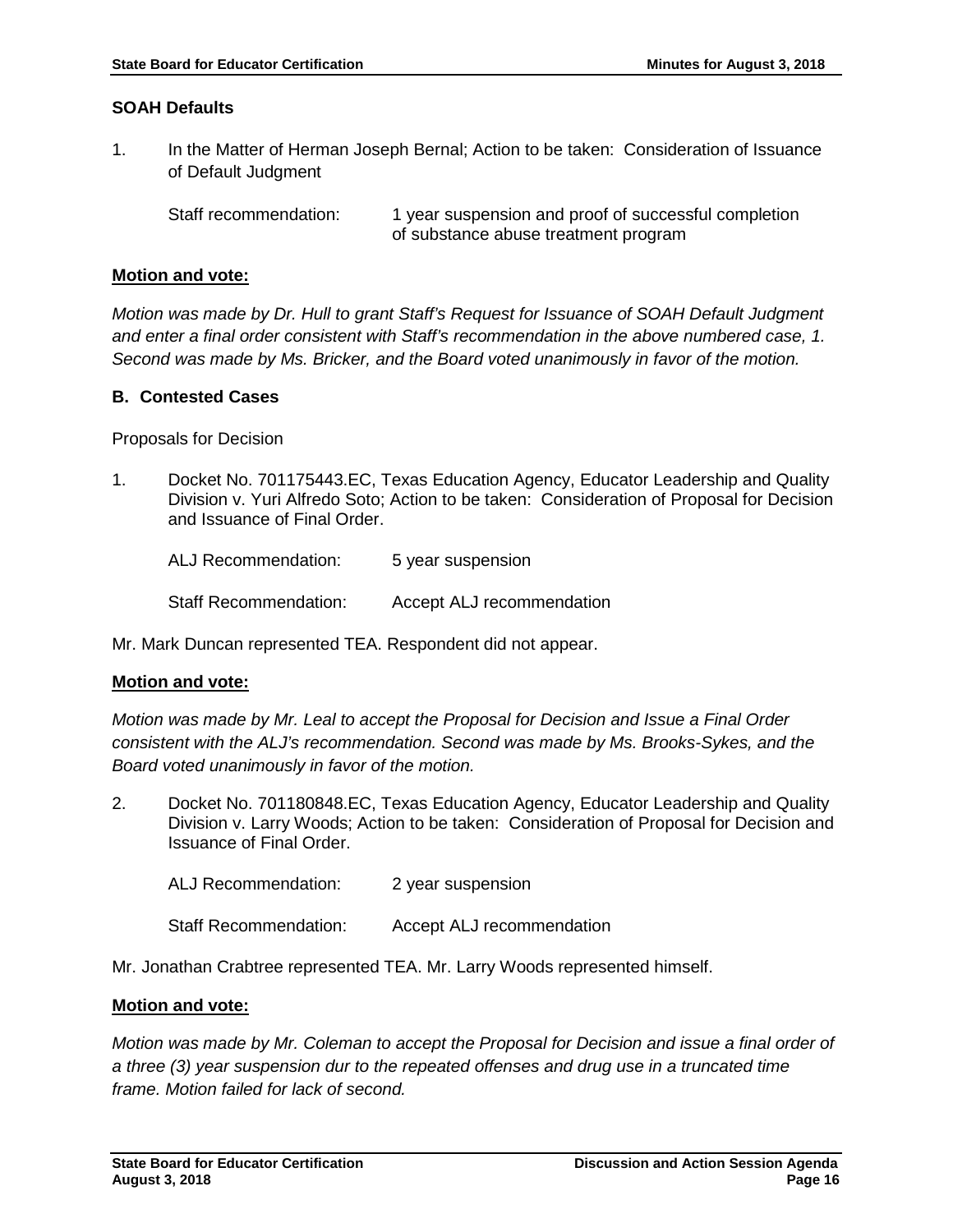*Motion was made by Ms. Bricker to adopt the Proposal for Decision and issue a final order consistent with the ALJ's recommendations. Second was made by Ms. McCall, and the motion failed with Ms. Bricker, Mr. Coleman and Ms. McCall voting in favor of the motion and Ms. Brooks-Sykes, Dr. Hull, Mr. Leal and Dr. Turner voting against the motion.* 

*Motion was made by Dr. Hull to adopt the Proposal for Decision and enter a Final Order of Revocation. Second was made by Mr. Leal and the motion passed with Ms. Bricker, Ms. Brooks-Sykes, Mr. Coleman, Dr. Hull and Dr. Turner voting in favor of the motion and Ms. McCall voting against.* 

3. Docket No. 701182696.EC, Texas Education Agency, Educator Leadership and Quality Division v. Eliseo Ramos; Action to be taken: Consideration of Proposal for Decision and Issuance of Final Order.

| ALJ Recommendation:   | 1 year suspension with 6 months probated |
|-----------------------|------------------------------------------|
| Staff Recommendation: | 2 year suspension                        |

Mr. Richard Ybarra represented TEA. Respondent did not appear.

# **Motion and vote:**

*Motion was made by Ms. Brooks-Sykes to adopt the Proposal for Decision including Findings of Fact Nos. 1 -- 24 and Conclusions of Law Nos. 1 -- 12. I move that the Board modify Conclusion of Law No. 13 as follows:*

*13. Eliseo Ramos's educator certification should be suspended for two (2) years.*

*This modification is permissible pursuant to Texas Government Code Section 2001.058(e) and is necessary because the Administrative Law Judge did not properly apply Board rules and policies.* 

*The Findings of Fact in this case weigh against the Board deviating from the minimum two-year suspension for felony-level conduct noted in Conclusion of Law 12.* 

- *Finding of Fact 4 holds that the Board previously disciplined Mr. Ramos in 2012 with an inscribed reprimand for bringing marijuana on to school property.* 
	- o *A strong penalty is necessary to deter him from committing future violations of the Educators' Code of Ethics, in keeping with 19 Texas Administrative Code §249.17(c)(9).*
- *Findings of Fact 6, 7 and 11 show that Mr. Ramos pled guilty to two counts of felony stalking after he repeatedly violated a protective order his wife had obtained against him.* 
	- o *The seriousness of these two felony stalking convictions requires a strong sanction in keeping with 19 Texas Administrative Code §249.17(c)(1).*
- *The mitigating factors that the ALJ identified in Findings of Fact 8-20, reflecting the factors set out in 19 Texas Administrative Code §249.17(c)(5)-(8), prevent the*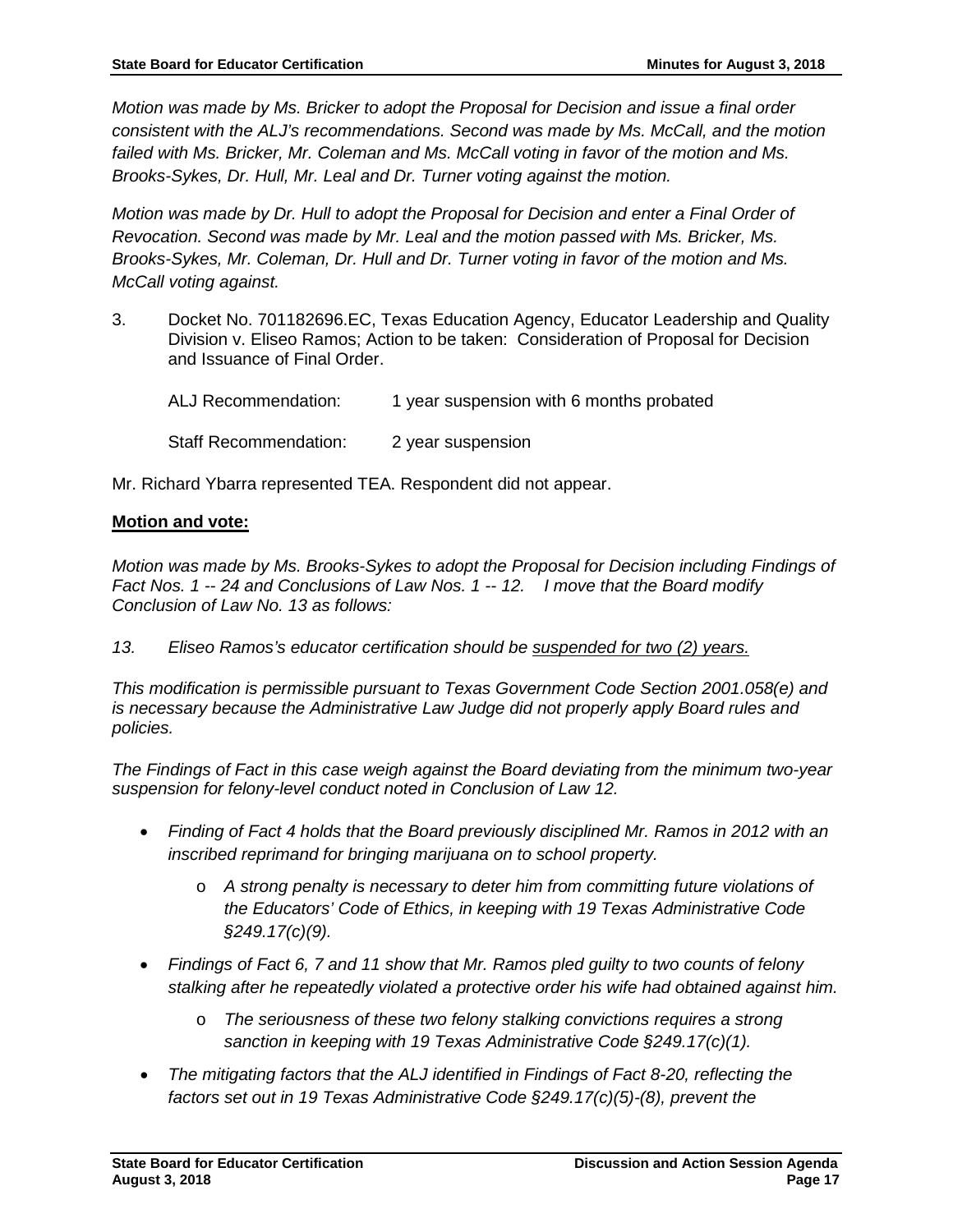*seriousness of Mr. Ramos's crimes and his prior sanction from the Board from requiring a penalty higher than the two-year minimum suspension for felony-level conduct noted in Conclusion of Law 12.*

*A two-year suspension is therefore the appropriate sanction in this case. Second was made by Dr. Hull, and the Board voted unanimously in favor of the motion.* 

4. Docket No. 701182773.EC, Texas Education Agency, Educator Leadership and Quality Division v. Akeya Peoples; Action to be taken: Consideration of Proposal for Decision and Issuance of Final Order.

ALJ Recommendation: Appeal denied and no certificate issued

Staff Recommendation: Accept ALJ recommendation

Mr. Jonathan Crabtree represented TEA. Respondent did not appear.

Dr. Hull recused herself from voting on this matter.

#### **Motion and vote:**

*Motion was made by Ms. Bricker to adopt the Proposal for Decision and enter a final order consistent with the ALJ's recommendations. Second was made by Ms. McCall, and the Board voted unanimously in favor of the motion.* 

#### **C. Court Cases**

## *District Court Cases*

- 1. Leo Joseph Tran v. Texas Education Agency, Educator Certification and Standards Division; Cause No. D-1-GN-16-001802, In the 126<sup>th</sup> District Court of Travis County, Texas.
- 2. David Turner v. Texas Education Agency, Educator Certification and Standards Division; Cause No. D-1-GN-17-002298, In the 250<sup>th</sup> District Court of Travis County, Texas.
- 3. Anna Luisa Kell v. Texas Education Agency, Educator Certification and Standards Division; Cause No. D-1-GN-17-002347, In the 419<sup>th</sup> District Court of Travis County, Texas.
- 4. Norma Regina Gonzalez (a/k/a Gina Oaxaca) v. Texas Education Agency, Educator Certification and Standards Division; Cause No. D-1-GN-17-004263, In the 200th District Court of Travis County, Texas.
- 5. Joel Trigo v. Texas Education Agency, Educator Certification and Standards Division;
- 6. Cause No. D-1-GN-17-006874, In the 459<sup>th</sup> District Court of Travis County, Texas.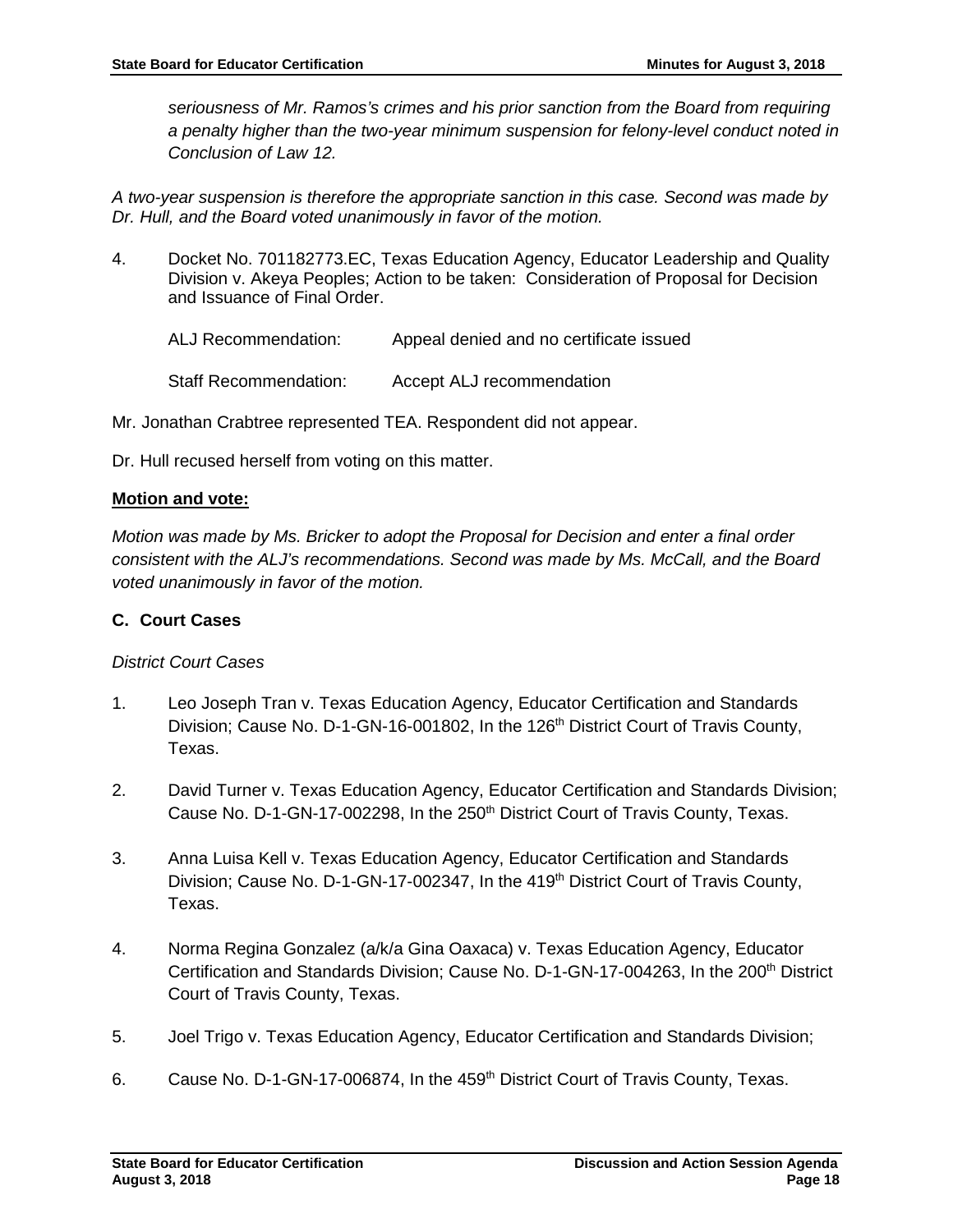# **DISCUSSION ONLY**

# **17. Discussion of Proposed New 19 TAC Chapter 235, Classroom Teacher Certification Standards**

Ms. Wu presented this item to the Board. This item provided the State Board for Educator Certification (SBEC) an opportunity to discuss the drafted educator standards for the 6-12 Trade and Instructional Workforce Training certificate and the draft standards for general education teacher certificates, which can also be referred to as TEKS-based educator certifications. Specialized teaching fields such as Bilingual, ESL, and Special Education would necessitate the drafting of specific educator standards.

Ms. Wu discussed the process that aligned to the development of the educator standards pertaining to the 6-12 Trade and Industrial Workforce Training certificate and referred Board members to Attachment II in the item. Ms. Wu stated that due to the condensed number of preparation hours for teacher candidates, TEA staff worked with a standards advisory committee to narrow and prioritize the standards for beginning teachers. In addition, staff and the advisory committee sought to further prioritize the standards needed to meet the needs of students in Trade and Industrial Education courses and take into the account of the entry point of teacher candidates.

Ms. Wu previewed that these standards would be brought back in October for proposal and staff will be asking the Board to ratify and approve the standards committee. Ms. Wu stated that due to the expedited timeline of the legislation and availability of committee members, staff chose to convene the committee in June.

Ms. Wu then discussed the set of standards that tie to the general education teacher certifications or the TEKS-based educator certifications. She stated that the drafted standards would incorporate all educator standards in chapter 235. Previous language of these standards were found in chapters 228 and 230. Ms. Wu referred the Board to Attachment 3 for a crosswalk of the language in previous chapters to the proposed text.

Ms. Wu stated that the standards would also align teacher expectations with student expectations. These standards would create alignment and flexibility for the educator standards to change as the student standards change. The standards also include the grade-banded pedagogy and professional responsibilities (PPR) standards that were passed in 2017.

Dr. Pebbles commented that the Board should keep in mind the need to maintain consistency in the number of preparation hours required per teaching certificate.

Ms. Bricker thanked Ms. Wu for reaching out to the Board for nominations for the Trade and Industrial Workforce Training standards advisory committee and commended the diversity of perspectives represented.

# **INFORMATION ONLY**

## **18. Board Operating Policies and Procedures (BOPP)**

Information only.